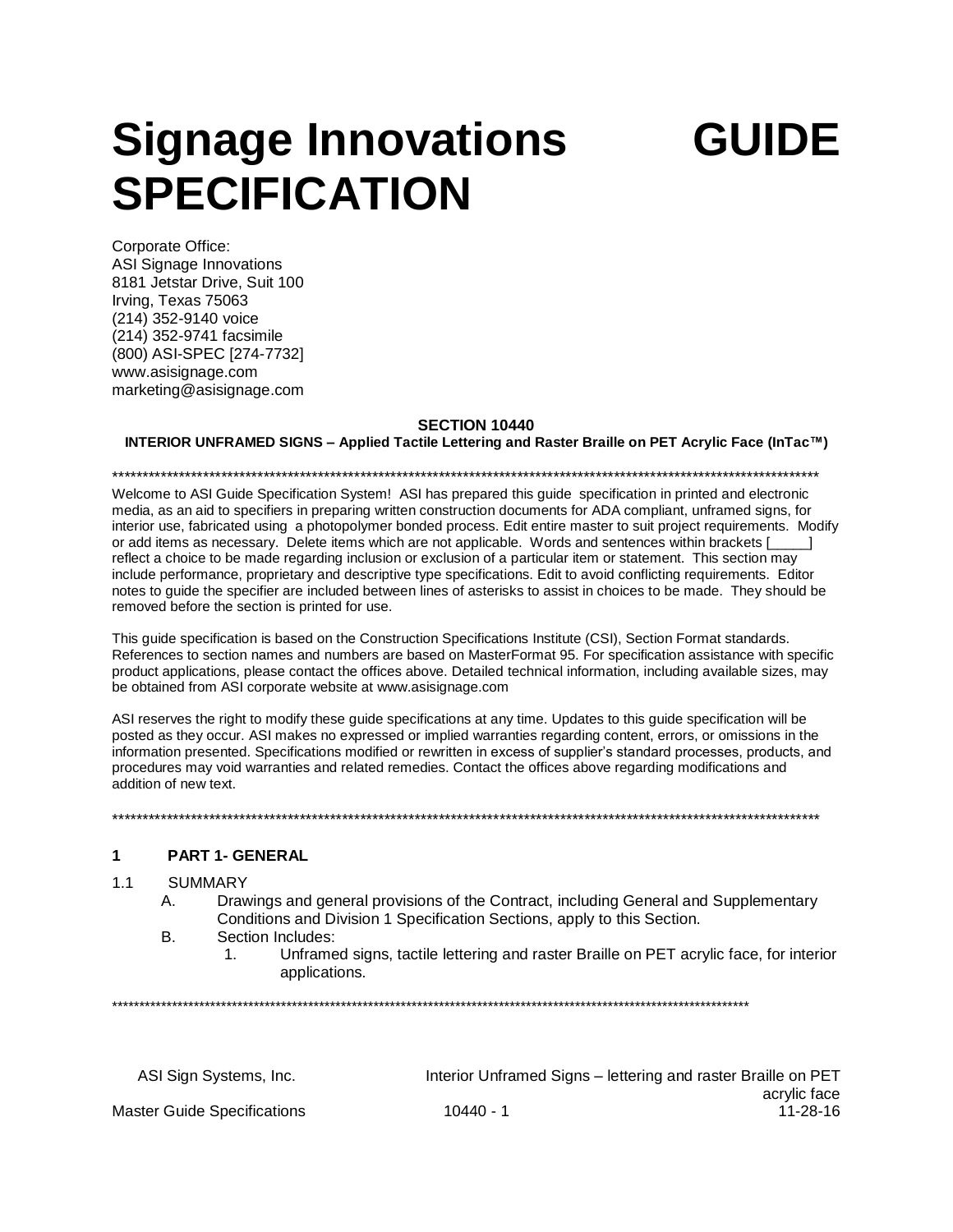ASI has a complete line of signage products for the entire facility, including interior and exterior signs, dimensional letters, and directories. Many interior signs are updateable by the facility manager. Edit the Related Sections paragraph below to suit project requirements; delete sections that will not be used.

\*\*\*\*\*\*\*\*\*\*\*\*\*\*\*\*\*\*\*\*\*\*\*\*\*\*\*\*\*\*\*\*\*\*\*\*\*\*\*\*\*\*\*\*\*\*\*\*\*\*\*\*\*\*\*\*\*\*\*\*\*\*\*\*\*\*\*\*\*\*\*\*\*\*\*\*\*\*\*\*\*\*\*\*\*\*\*\*\*\*\*\*\*\*\*\*\*\*\*\*\*\*\*\*\*\*\*\*\*\*\*\*\*\*\*\*\*

C. Related Sections: Non-Illuminated Interior Directories Series 440 Section 10410 Non-Illuminated Interior Directories Series 470 Non-Illuminated Interior Directories Section 10410 Illuminated Interior Directories Series Samuel And Series 530 Section 10410 Illuminated Interior Directories Series Series Series 560 Section 10410 Illuminated Interior Directories<br>
Section 10420 Cast Plagues<br>
Cast Plagues Section10420 Section 10440 Interior Signage - Photochemically-Etched ADA Signs SignEtch I Section 10440 Interior Signage - Photochemically-Etched Plaque Signs Sign SignEtch II<br>Section 10430 Dimensional Letters - Fabricated Metal Section 10430 Dimensional Letters - Fabricated Metal Section 10430 Dimensional Letters - Cut Metal Letters and LPS Series Section 10430 Dimensional Letters - Cast Metal<br>
Section 10430 Dimensional Letters - Metal-Laminate Acrylic Christian Muslim LPL Series Dimensional Letters - Metal-Laminate Acrylic Section 10430 Dimensional Letters - Molded Plastic LM Series Section 10430 Dimensional Letters - Precision Cut Acrylic<br>Section 10440 Dimensional Letters - Cut Vinyl Section 10440 Dimensional Letters - Cut Vinyl LTV Series Section 10430 Specialty Signs – Simulated stone materials Summer and Simulated Materials Simulated Materials S<br>Section 10430 Specialty Signs – hardened enamel or porcelain materials Section 10430 Specialnde<sup>TM</sup> Section 10430 Specialty Signs –hardened enamel or porcelain materials Porcelande™<br>Section 10430 Exterior Fiberglass Signs - 4 Sided Non Illuminated Monolith Series 940S Exterior Fiberglass Signs - 4 Sided Non Illuminated Monolith Section 10430 Exterior Fiberglass Signs - 4 Sided Non Illuminated Pylon Series 840R<br>Section 10430 Exterior Fiberglass Signs - 3 Sided Non Illuminated Monolith Series 930S Exterior Fiberglass Signs - 3 Sided Non Illuminated Monolith Section 10430 Exterior Fiberglass Signs - 3 Sided Non Illuminated Pylon Series 830R<br>Section 10430 Exterior Fiberglass Signs - 2 Sided Non-Illuminated Monolith Series 920 Section 10430 Exterior Fiberglass Signs - 2 Sided Non-Illuminated Monolith Series 920<br>Section 10430 Exterior Fiberglass Signs - 2 Sided Non Illuminated Pylon Series 820 Section 10430 Exterior Fiberglass Signs - 2 Sided Non Illuminated Pylon Series 820<br>
Section 10430 Exterior Fiberglass Signs - 2 Sided Non Illuminated Monolith Series 920CF Section 10430 Exterior Fiberglass Signs - 2 Sided Non Illuminated Monolith Series 920CF<br>Section 10430 Exterior Fiberglass Signs - 2 Sided Non Illuminated Pylon - Curved Face Series 820CF Exterior Fiberglass Signs - 2 Sided Non Illuminated Pylon - Curved Face Section 10430 Exterior Fiberglass Signs - 4 Sided Illuminated Monolith Series 1140S<br>Section 10430 Exterior Fiberglass Signs - 4 Sided Illuminated Pylon - Series 1040R Section 10430 Exterior Fiberglass Signs - 4 Sided Illuminated Pylon - Series 1040R<br>Section 10430 Exterior Fiberglass Signs - 3 Sided Illuminated Monolith - Series 1130S Section 10430 Exterior Fiberglass Signs - 3 Sided Illuminated Monolith -<br>Section 10430 Exterior Fiberglass Signs - 3 Sided Illuminated Pylon -Exterior Fiberglass Signs - 3 Sided Illuminated Pylon - Series 1030R Section 10430 Exterior Fiberglass Signs - 2 Sided Illuminated Monolith - Series 1120<br>Section 10430 Exterior Fiberglass Signs - 2 Sided Illuminated Pylon - Series 1020 Exterior Fiberglass Signs - 2 Sided Illuminated Pylon -Section 10430 Exterior Fiberglass Signs - 2 Sided Illuminated Pylon - Curved Face Series 1020CF Section 10430 Exterior Fiberglass Signs - Non-Illuminated Post and Panel Series 820 Section 10430 Exterior Fiberglass Signs - Illuminated Post and Panel Series 1020<br>Section 10430 Exterior Fiberglass Signs - Illuminated Wall Mounted Series 1014 Section 10430 Exterior Fiberglass Signs - Illuminated Wall Mounted Section 10430 Exterior Fiberglass Signs - Non-Illuminated Wall Mounted Series 814/825<br>Section 10430 Exterior Aluminum Signs - Post and Panel Series 2100 Series Exterior Aluminum Signs - Post and Panel Section 10430 Exterior Aluminum Signs - Post and Panel 2000 Series<br>
2300 Series - Post and Panel 2300 Series 2400 Series Exterior Aluminum Signs - Post and Panel Section 10430 Exterior Aluminum Signs - Post and Panel 2500 Series 2500 Series Section 10430 Exterior Aluminum Signs - Curved Face Pacific Exterior Pacific Exterior Section 10430 Exterior Aluminum Signs - Interchangeable Components Compass Compass<br>
Section 10430 Exterior Aluminum Signs - Flat Face Components Compassenger Exterior Exterior Aluminum Signs - Flat Face Section 10440 Interior Unframed Signs and the section 10440 Interior Unframed Signs Series SP<br>Section 10440 Interior 4 Sided Framed Signs - The Section Series 320/390 Section 10440 Interior 4 Sided Framed Signs -<br>Section 10440 Interior Unframed Signs - Plasti Interior Unframed Signs - Plastic Laminate or Acrylic with Raster Braille InTac Section 10440 Interior Unframed Sign – Photopolymer Bonded to Acrylic **InTouch** Section 10440 Interior Unframed Signs - Photopolymer Bonded to Plastic Laminate/PETG Intouch 2 Section 10440 Interior Door Signage - Thermoformed Resin - InForm InForm Section 10440 Interior Unframed Signs - Embossed (EmBoss) Francisco EmBoss Section 10420 Interior Updateable Signs WS Series Section 10440 Interior Updateable Signs -Section 10440 Interior Directional Signs - PMA Series Section 10440 Interior Overhead Signs - PAP Series Section 10440 Interior Modular Interchangeable Signs - Interior 20 Interior 20 Section 10440 Interior Modular Interchangeable Signs - Infinity **Infinity** Infinity

ASI Sign Systems, Inc. The interior Unframed Signs – lettering and raster Braille on PET

Master Guide Specifications 10440 - 2 11-28-16

acrylic face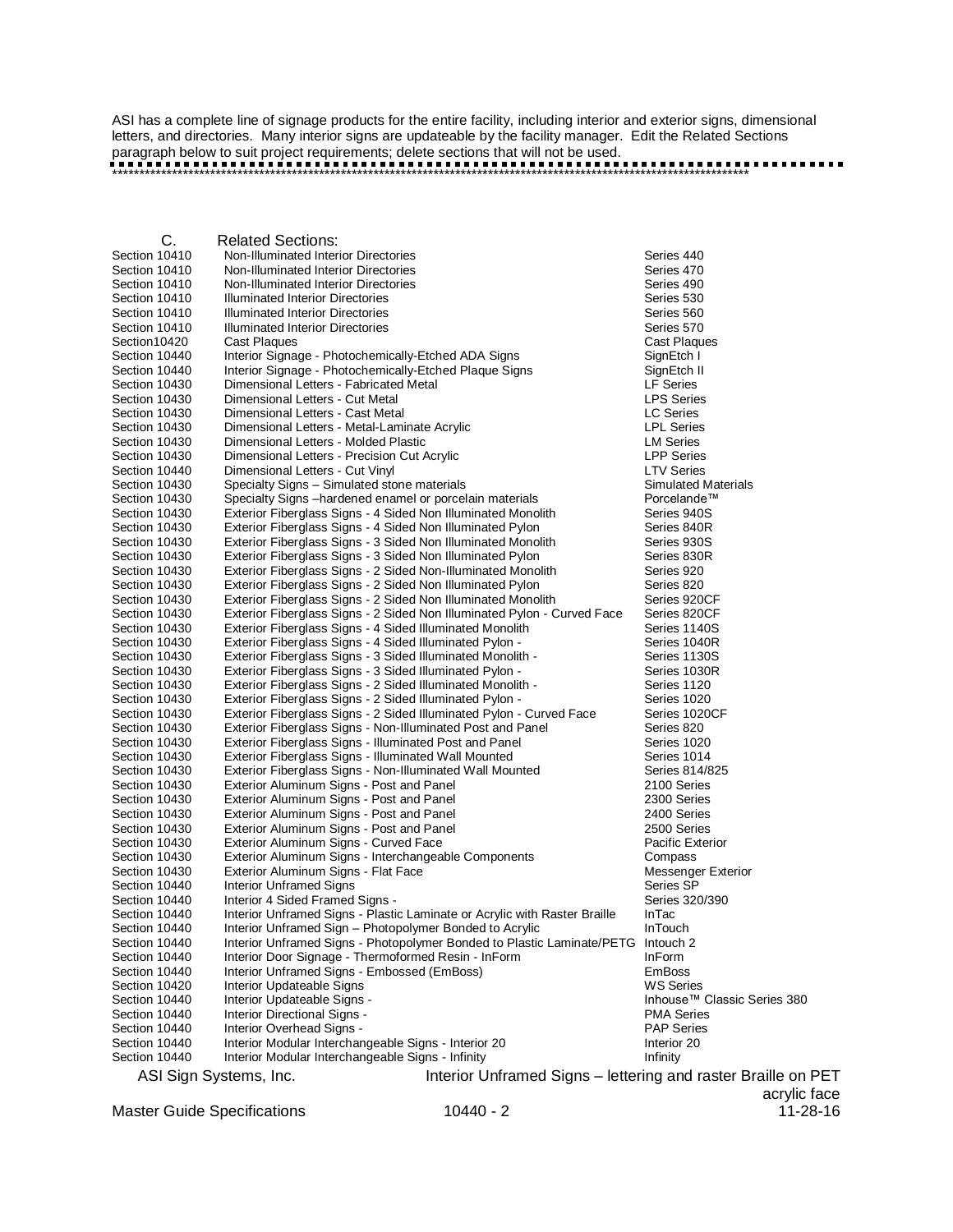| Section 10440 | Interior Modular Component Signs - Flat Face                 | Messenger Interior |
|---------------|--------------------------------------------------------------|--------------------|
| Section 10440 | Interior Modular Interchangeable Signs - Curved Face         | Pacific Interior   |
| Section 10440 | Interior Unframed Signs - ECR Photopolymer-Based ADA Signage | Terra              |
| Section 10440 | Interior Aluminum Extrusion Sign with Changeable Insert      | Horizon            |
| Section 10440 | Interior Aluminum Extrusion Sign with Changeable Insert      | Venus              |
| Section 10440 | Interior Modular Interchangeable Signs Jigsaw                | Jigsaw             |
| Section 10440 | Interior Modular Interchangeable Signs - Puzzle              | Puzzle             |
|               |                                                              |                    |

If specific sign quantities, sizes, layouts, and graphic processes are not scheduled, an allowance may be utilized to set aside a monetary amount sufficient for purchase, delivery, and installation of signage. 

[Allowances: Work of this section is affected by allowances. Refer to Division 1 for D. allowance amounts and requirements.]

#### $1.2$ **QUALITY ASSURANCE**

Include quality assurance requirements below which are consistent with the size and scope of the project

and extent of work of this section. Only request qualification statements you intend to review, and which are necessary to establish qualifications of the product, manufacturer, or installer.

A. Single Source Responsibility: For each separate type of sign required, obtain signs from one source from a single manufacturer.

B. Design Criteria: The Drawings indicate size, profiles, dimensional requirements and graphics layout of signs and are based on the specific type and model indicated. Signs by other manufacturers may be considered provided that deviations in dimensions and profiles are minor and do not change the design concept as judged by the designer. The burden of proof of equality is on the proposer.

Include submittal requirements below which are consistent with the scope of the project and extent of work of this section. Only request submittals which are necessary for review of design intent. 

#### $1.3$ **SUBMITTALS**

A. General: Submit the following in accordance with Conditions of the Contract and Division 1 Specification Sections.

B. Product Data: Include Manufacturer's construction details relative to materials, dimensions of individual components, profiles, and finishes for each type of sign required.

C. Color Chart: Manufacturer's standard chart.

#### $1.4$ DELIVERY, STORAGE, AND HANDLING

- A. Deliver components correctly packed to prevent damage.
- B. Store in secure areas, out of weather and protected from work of other trades.
- C. Handle IAW Manufacturer's instructions.

#### **WARRANTY**  $1.5$

A. Provide Manufacturer's standard one year limited warranty covering manufacturing defects.

| ASI Sign Systems, Inc.       |             | Interior Unframed Signs - lettering and raster Braille on PET |
|------------------------------|-------------|---------------------------------------------------------------|
|                              |             | acrylic face                                                  |
| Master Guide Specifications_ | $10440 - 3$ | 11-28-16                                                      |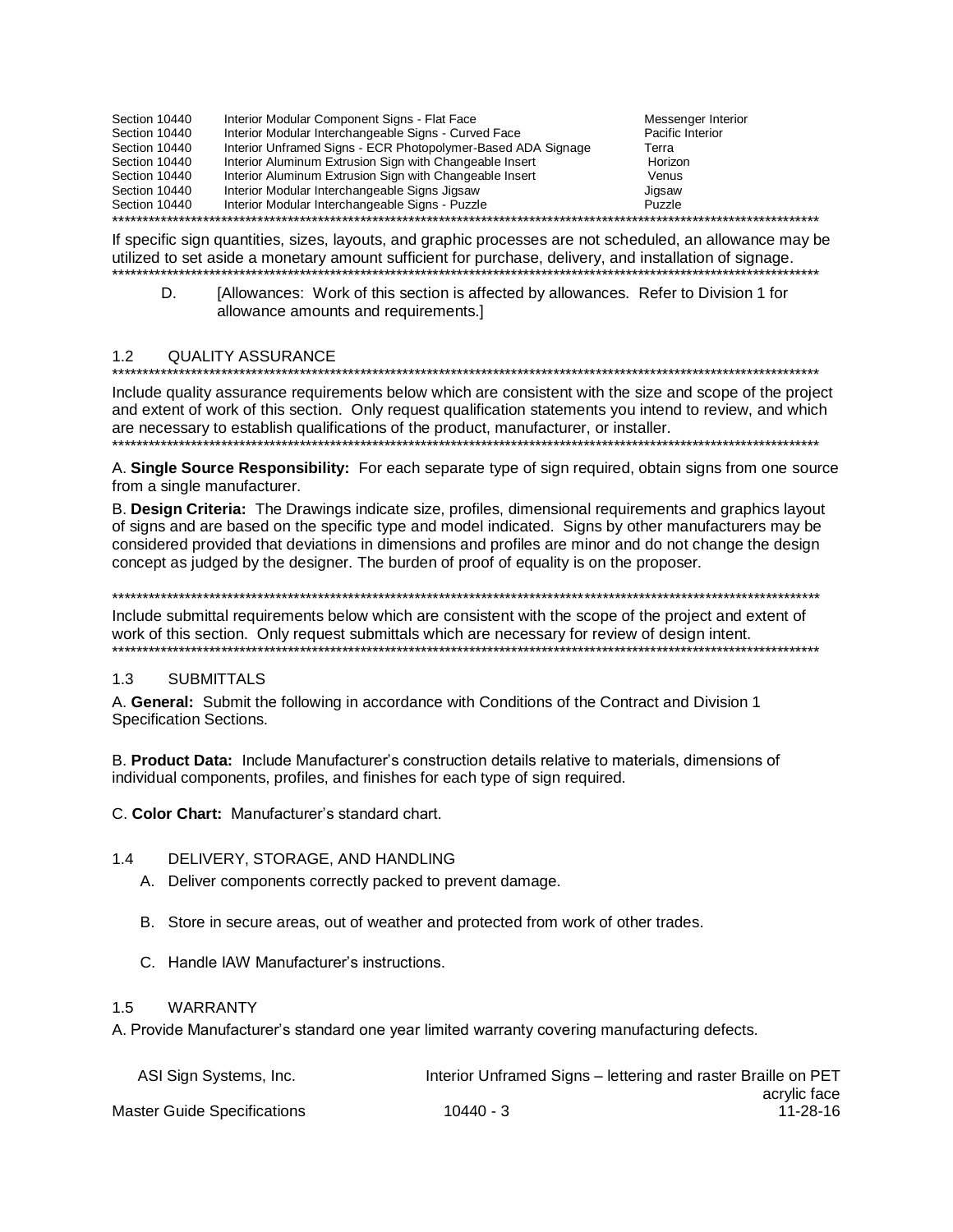Manufacturer's Warranty: Submit manufacturer's standard warranty document executed by authorized company official.

 $\mathbf{1}$ 

Warranty Period: one (1) year from product ship date.

#### 2 **PRODUCTS**

In 2.1A1 below, modify to reflect name, address, and phone/fax of local ASI Affiliate who is supplying to product or system to the project. 

#### $2.1$ **SIGNAGE SYSTEMS**

- Acceptable Manufacturers:  $\overline{A}$ 
	- ASI Signage Innovations, 8181 Jetstar Drive, Suite 100, Irving, Texas 75063;  $\mathbf 1$ (214) 352- 9140 telephone; (214) 352-9741 facsimile; (800) ASI-SPEC [274-77321
	- Substitutions: Submit in accordance with Section 01600.  $2.$
- Acceptable Product: InTac™ ADA-Ready™ Sign System with requirements indicated for B. materials, thickness, finish colors, designs, shapes, sizes and details..

In Tac Series Signs offer a variety of standard and custom sizes, shapes, and appearance options; all fabricated using a photopolymer bonded to an acrylic backing plague to create projected graphics. Revise below to suit project requirements. Note that Braille must be used to identify all permanent rooms and spaces. \*\*\*\*\*\*\*\*\*\*\*\*\*\*\*

#### $2.2$ **SIGN MATERIALS**

A. Sign Face: Subsurface Painted acrylic, .125 inch thick, matte first surface.

B. Applied Lettering and/or Numerals: LPP Series Individual, Acrylic, Dimensional Characters. Individual cut acrylic letters (1/32" thick) with matte finish.

C. Grade 2 Braille: Clear raster balls

D. Fastener: VHB Tape - .030 inch thick double-face tape.

#### $2.3$ PLAQUE OPTIONS

- A. Manufacturer's standard ASI Intac™ Tactile Plaque construction. To meet requirements indicated for materials, thickness, finish colors designs, shapes, sizes and details of construction. Installed dimensional tolerances to be plus/minus 1/16 inch.
- B. Surface Graphics: Sign graphics to be applied to sign face by Manufacturer's standard processes including Rowmark pressure sensitive adhesive. Face of sign graphics to be raised 1/32 inch min. from plaque first surface. Precisely formed, uniformly opaque graphics to comply with relevant ADA regulations and the requirements indicated for size, style, spacing, content, position and colors.
- C. Braille Tags: Clear raster balls to be drilled and tapped using ASI's standard Intac procedure and Intac Braille guide.

## 2.4 FINISHES

| ASI Sign Systems, Inc.      |             | Interior Unframed Signs – lettering and raster Braille on PET |
|-----------------------------|-------------|---------------------------------------------------------------|
|                             |             | acrylic face                                                  |
| Master Guide Specifications | $10440 - 4$ | 11-28-16                                                      |